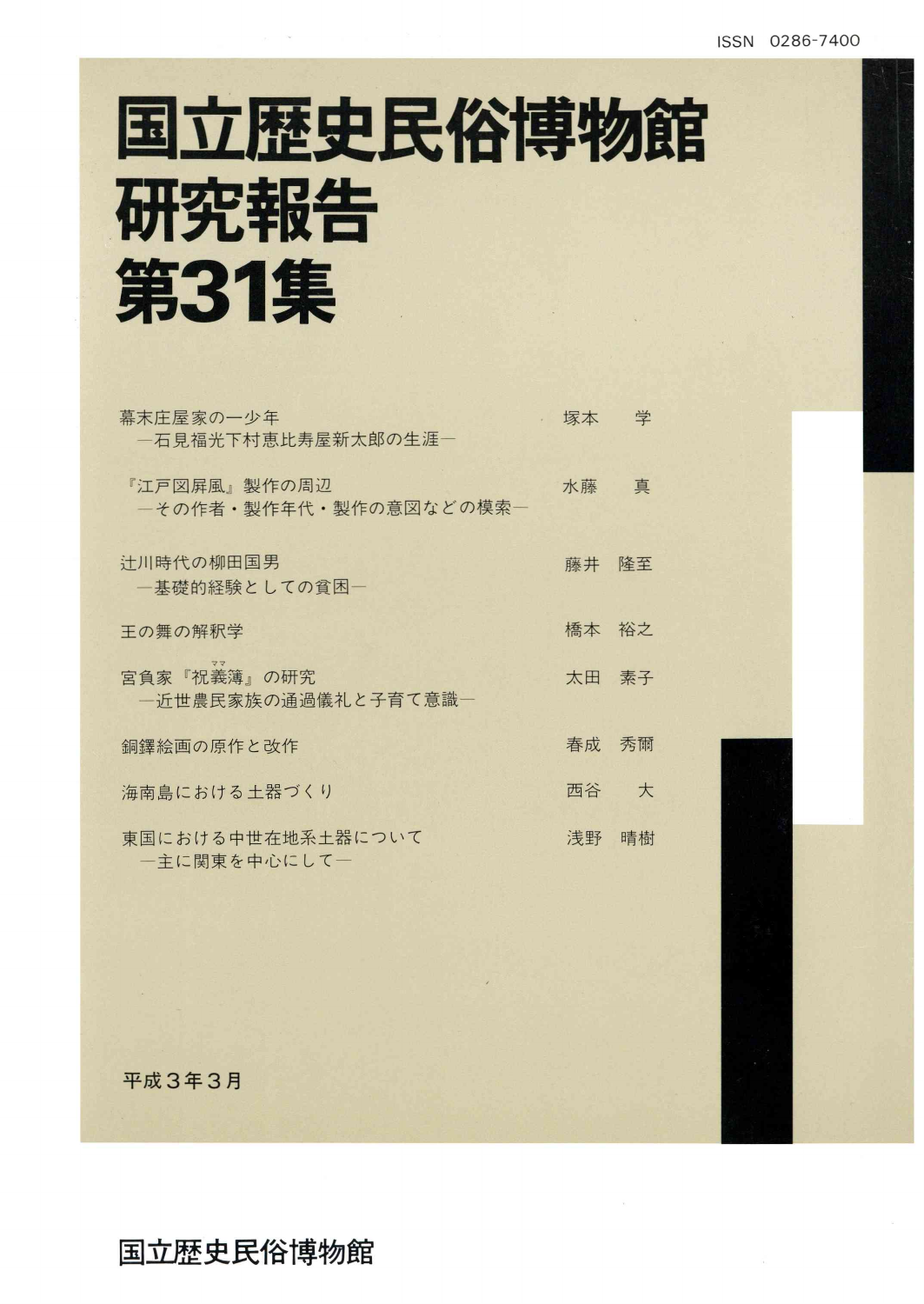## 国立歴史民俗博物館 研究報告 第31集

**|▓海南島における土器づくり………………………………………西谷 ▓銅鐸絵画の原作と改作……………………………………………** ▓王の舞の解釈学………………………………………………  $\frac{1}{2}$ ▓銅鐸絵画の原作と改作…………………………………………………………………………………………春☆ >王の舞の解釈学…………:……・…………:……・…………:……・…橋本 |▓『江戸図屛風』製作の周辺………………………………………………水藤 〉東国における中世在地系土器について………………・・……・………浅野 >辻川時代の柳田国男………………・・……………:…・…………:-…藤井 ▒『江戸図屛風』製作の周辺………………………………………………水藤 ——基礎的経験としての貧困―― ――その作者・製作年代・製作の意図などの模索―― ――石見福光下村恵比寿屋新太郎の生涯―― |||主に関東を中心にして|| ――近世農民家族の通過儀礼と子育て意識―― 負家『祝義簿』の研究………………………………………………………………太田 次 ――その作者・製作年代・製作の意図などの模索 島における土器づくり………………・・……………:…・・………西谷 –石見福光下村恵比寿屋新太郎の生涯 近世農民家族の通過儀礼と子育て意識 -基礎的経験としての貧困 主に関東を中心にして 家の一少年………………・・……………:…・・………………塚本  $\vert$  $\mathbf{I}$ 浅野 春成 ・橋本 ・藤井 晴<br>樹大爾 裕之 素子 隆至 真 学 107 73 45 27 1 55 29 1 45 27

平成三年三月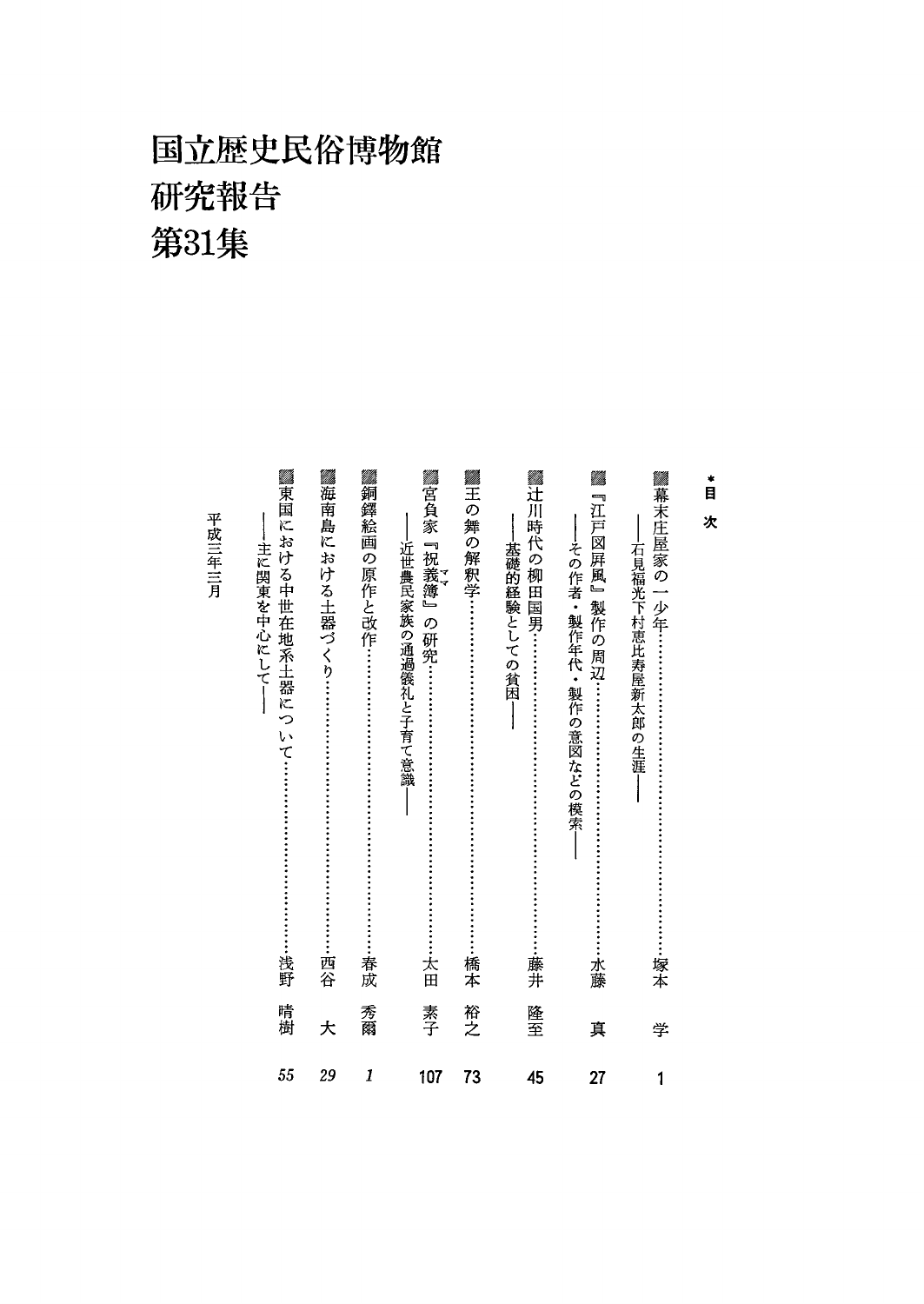### Bu11etin of the National Museum of Japanese History vol. 31

#### Contents:

| TSUKAMOtO, M. | The Life of a Village Headman's Son in the Closing  |
|---------------|-----------------------------------------------------|
|               |                                                     |
| SUITO, M.     | About "Edo-zu-byobu-Folding Screen with Illustrated |
|               |                                                     |
| Fujii, T.     | Kunio Yanagita in His Infancy and Childhood in      |
|               |                                                     |
| Наѕнімото, Н. |                                                     |
| Онта, М.      | A Study on Miyaois' "Shûgibo" on the Record of      |
|               |                                                     |
| Harunari, H.  | Original Drawings on <i>Dotaku</i> Bronze Bells and |
|               |                                                     |
| Nishitani, M. |                                                     |
| Asano, H.     | Regarding Local Pottery in the Eastern Part (Mainly |
|               | Kanto) of Japan…………………………………………………55                |
| Mar. 1991     |                                                     |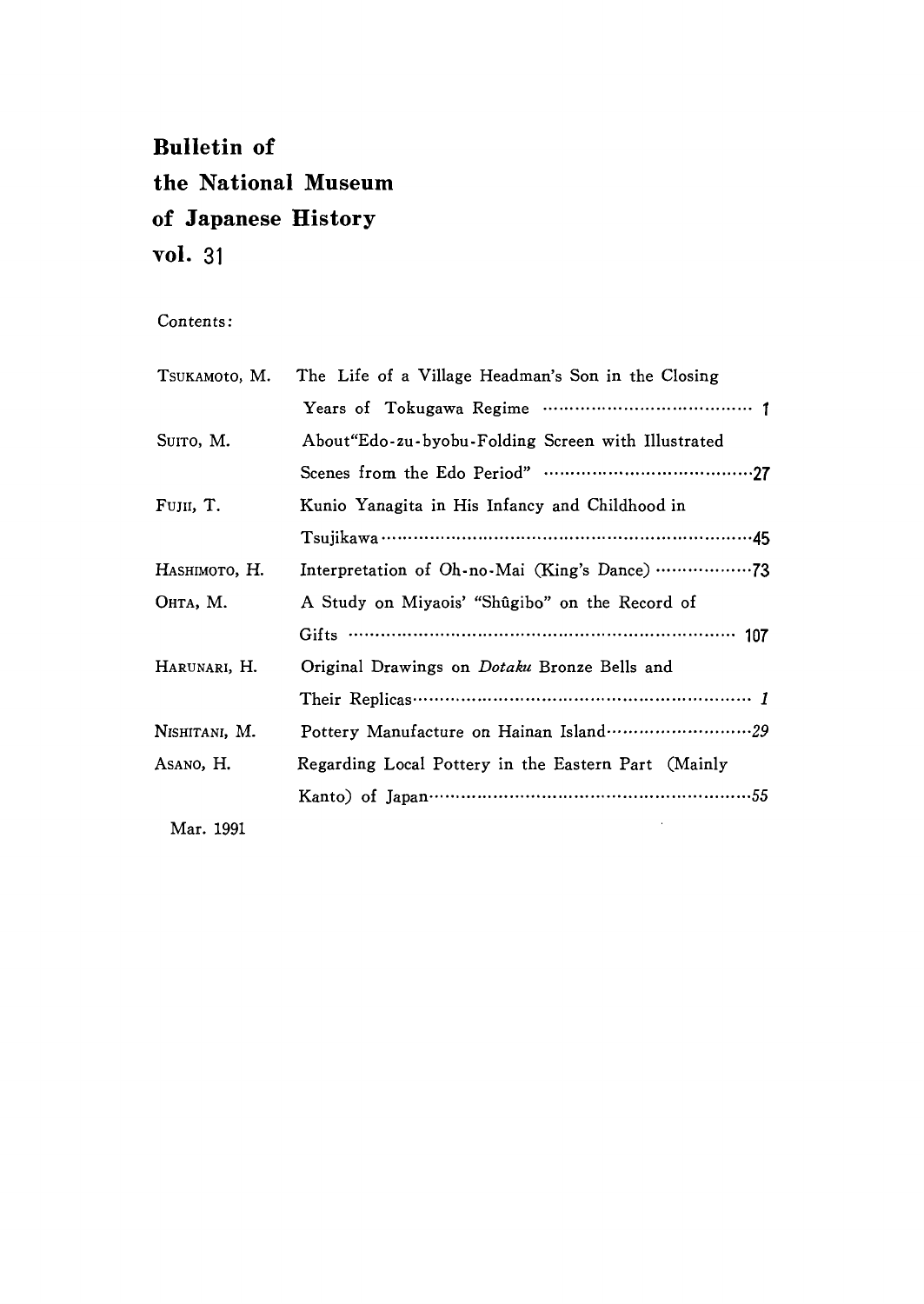#### 国立歴史民俗博物館研究報告寄稿要項

- 1.国立歴史民俗博物館研究報告は,歴史学,考古学,民俗学およびそれらの協 業による広義の歴史学ならびにそれらと関連する諸科学に関する論文,資料・ 研究ノート,調査研究活動報告等を掲載・発表することにより,それらの学問 の発展に寄与するものである。
- 2. 国立歴史民俗博物館研究報告に寄稿することができる者は、次のとおりとす る。
- (1)国立歴史民俗博物館(以下「本館」という)の教官(客員教授等を含む) および本館の組織,運営に関与する者
- (2)本館が受け入れた各種研究員および研究協力者等
- (3)その他本館において適当と認めた者
- 3.原稿を寄稿する場合は,論文,資料・研究ノート,調査研究活動報告等のう ち,いずれであるかをその表紙に明記するものとする。なお,この区分につい ての最終的な調整は,国立歴史民俗博物館研究委員会(以下「研究委員会」と いう)において行う。
- 4. 原稿執筆における使用言語は、日本語を原則とする。ただし、他の言語を用 いる場合は,研究委員会に相談するものとする。
- 5特殊な文字,記号,印刷方法等が必要な場合は,研究委員会に相談するもの とする。
- 6. 寄稿する原稿には、原則として英文により400語程度の要旨を付けるか、あ るいは英訳用の和文800字以内の要旨を付けるものとする。
- 7.寄稿する原稿の枚数は,原則として制限しない。ただし,研究委員会の判断 により,紙数等の関係から分割して掲載することがある。
- 8.寄稿する原稿は,必ず清書し,原稿の写し1部を添付するものとする。
- 9. 寄稿された原稿は、研究委員会において検討のうえ、採否を決定する。
- 10.稿料の支払い,掲載料の徴収は行わない。
- 11. 原稿の寄稿先および連絡先は、次のとおりとする。
	- ㊦285佐倉市城内町117番地 国立歴史民俗博物館内 国立歴史民俗博物館研究委員会(電話 代表 0434-86-0123)

|       |                 | 国立歴史民俗博物館研究報告 第31集                                       |  |
|-------|-----------------|----------------------------------------------------------|--|
|       | 平成 3年 3月23日 印 刷 | 平成3年3月30日 発 行 (非売品)                                      |  |
| 編集・発行 |                 | 国立歴史民俗博物館<br>〒285 千葉県佐倉市城内町117<br>電話 0434-86-0123 (代表)   |  |
| 印     | 刷               | 第一法規出版株式会社<br>〒107 東京都港区南青山2―11―17<br>電 話 03—3404—2251代表 |  |

◎Printed in Japan Mar.1991